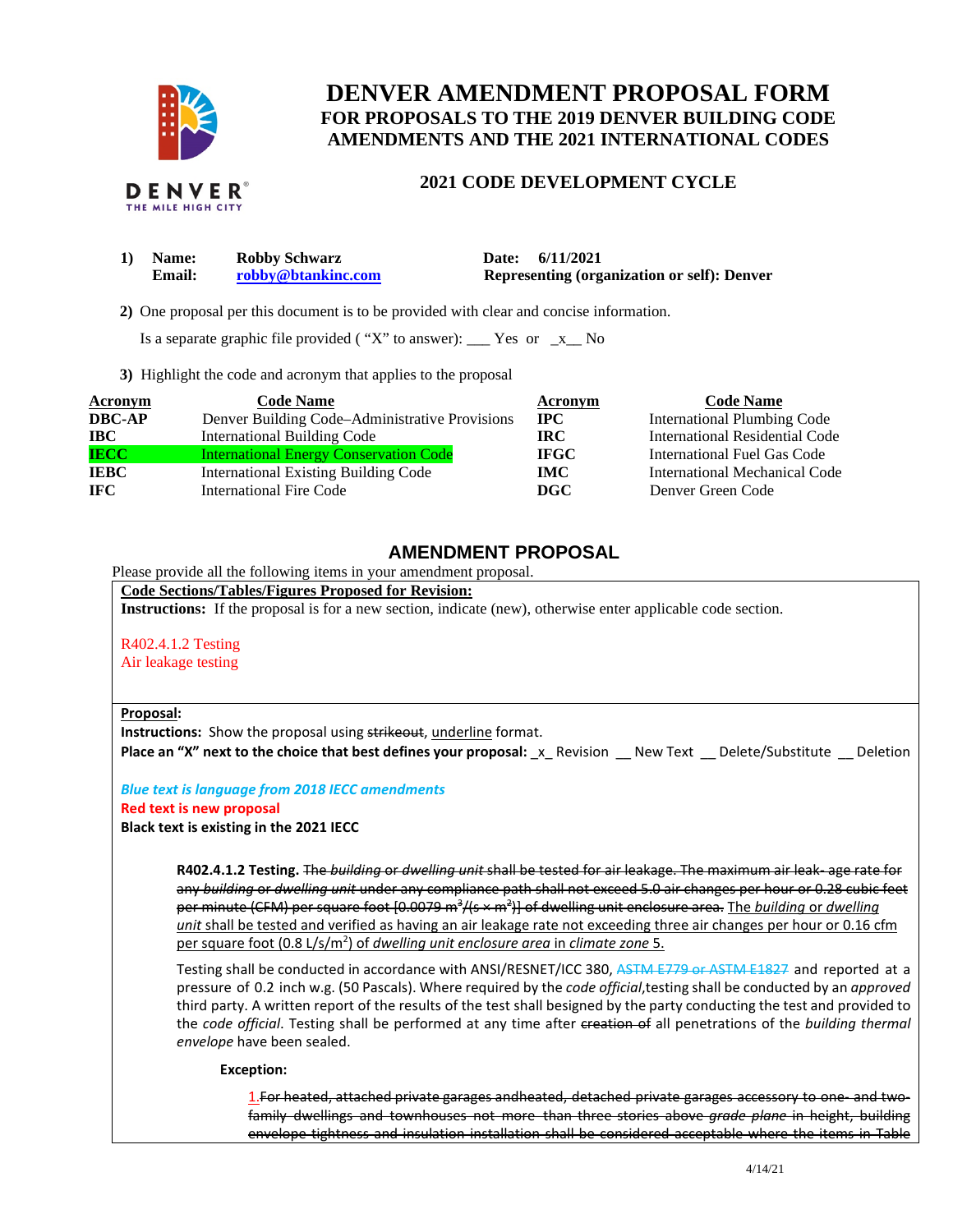| R402.4.1.1, applicable to the method of construction, are field verified. Where required by the code<br>official, an approved third party independent from the installer shall inspect both air barrier and insulation<br>installation criteria. Heated, attachedprivate garage space and heated, detached private garage space<br>shall be thermally isolated from all other habitable, conditioned spaces in accordance with Sections<br>R402.2.12 and R402.3.5, asapplicable.                                                                               |  |  |
|----------------------------------------------------------------------------------------------------------------------------------------------------------------------------------------------------------------------------------------------------------------------------------------------------------------------------------------------------------------------------------------------------------------------------------------------------------------------------------------------------------------------------------------------------------------|--|--|
| <b>During testing:</b>                                                                                                                                                                                                                                                                                                                                                                                                                                                                                                                                         |  |  |
| 1. Exterior windows and doors, fireplace and stove doors shall be closed, but not sealed,<br>beyond the intended weatherstripping or other infiltration control measures.                                                                                                                                                                                                                                                                                                                                                                                      |  |  |
| 2. Dampers including exhaust, intake, makeup air, backdraft and flue dampers shall be<br>closed, but not sealed beyond intended infiltration control measures.                                                                                                                                                                                                                                                                                                                                                                                                 |  |  |
| 3. Interior doors, where installed at the time of thetest, shall be open.                                                                                                                                                                                                                                                                                                                                                                                                                                                                                      |  |  |
| -Exterior or interior terminations for continuousventilation systems shall be sealed.                                                                                                                                                                                                                                                                                                                                                                                                                                                                          |  |  |
| 5. Heating and cooling systems, where installedat the time of the test, shall be turned off.                                                                                                                                                                                                                                                                                                                                                                                                                                                                   |  |  |
| 6. Supply and return registers, where installed at the time of the test, shall be fully open.                                                                                                                                                                                                                                                                                                                                                                                                                                                                  |  |  |
| <b>Exception:</b>                                                                                                                                                                                                                                                                                                                                                                                                                                                                                                                                              |  |  |
| 2. When testing individual dwelling units, an air leakage rate not exceeding 0.30 cubic feet per minute per<br>square foot [0.008 m <sup>3</sup> /(s × m <sup>2</sup> )] of the dwelling unit enclosure area, tested in accordance with<br>ANSI/RESNET/ICC 380, ASTM E779 or ASTM E1827 and reported at a pressure of 0.2 inch w.g. (50 Pa), shall<br>be an accepted alternative permitted in all climate zones for:<br>1. Attached one- and two-family dwelling units and townhouses.<br>2. Buildings or dwelling units that are 1000 square feet or smaller. |  |  |
| 3. Rx occupancies built in accordance with Section 429 of the International Building Code.                                                                                                                                                                                                                                                                                                                                                                                                                                                                     |  |  |
| 1. Attached single and multiple-family building dwelling units.                                                                                                                                                                                                                                                                                                                                                                                                                                                                                                |  |  |
| Buildings or dwelling units that are 1,500 square feet (139.4 m <sup>2</sup> ) or smaller.<br>$2-$                                                                                                                                                                                                                                                                                                                                                                                                                                                             |  |  |
| Mechanical ventilation shall be provided in accordance with Section M1505 of the InternationalResidential<br>Code or Section 403.3.2 of the International Mechanical Code, as applicable, or with other approved means<br>of ventilation.                                                                                                                                                                                                                                                                                                                      |  |  |
| R402.4.1.3 Leakage rate. When complying with Section R401.2.1, the building or dwelling unit shall have an                                                                                                                                                                                                                                                                                                                                                                                                                                                     |  |  |
| air leakage rate not exceeding 5.0 air changes per hour in Climate Zones 0, 1 and 2, and 3.0 air changes per<br>hour in Climate Zones 3 through 8, when tested in accordance with Section R402.4.1.2.                                                                                                                                                                                                                                                                                                                                                          |  |  |
|                                                                                                                                                                                                                                                                                                                                                                                                                                                                                                                                                                |  |  |
| <b>Supporting Information (Required):</b>                                                                                                                                                                                                                                                                                                                                                                                                                                                                                                                      |  |  |
| All proposals must include a written explanation and justification as to how they address physical, environmental, and/or<br>customary characteristics that are specific to the City and County of Denver. The following questions must be answered for a<br>proposal to be considered.<br>Purpose: What does your proposal achieve?<br>$\overline{\phantom{a}}$<br>Reason: Why is your proposal necessary?                                                                                                                                                    |  |  |
| Substantiation: Why is your proposal valid? (i.e. technical justification)                                                                                                                                                                                                                                                                                                                                                                                                                                                                                     |  |  |

This proposal is put forward to ensure that there is consistency of language between the City of Denver's 2018 IECC amendment and newly added language in the 2021 IECC. It ensures that confusion that was implemented in the 2021 IECC has been removed. This confusion was related to setting a backstop air leakage rate for the performance compliance options without clearly stating that that was the rational. Many interpreted the backstop of 5.0 ACH a relaxing of the climate zone 3 ACH requirement that has been in the code since the 2012 IECC. The restructuring of this section brings this section back into alignment with the needs of the City of Denver.

Lastly the proposal sets the baseline for which the Denver Green Code can improve upon in order to meet the Cities 2030 goals. The City of Denver currently has exceptions for the air leakage requirement of 3 ACH for town homes and **ADU's.** This proposal addresses those building types in exception #2 by using the CFM/sqft of shell metric which